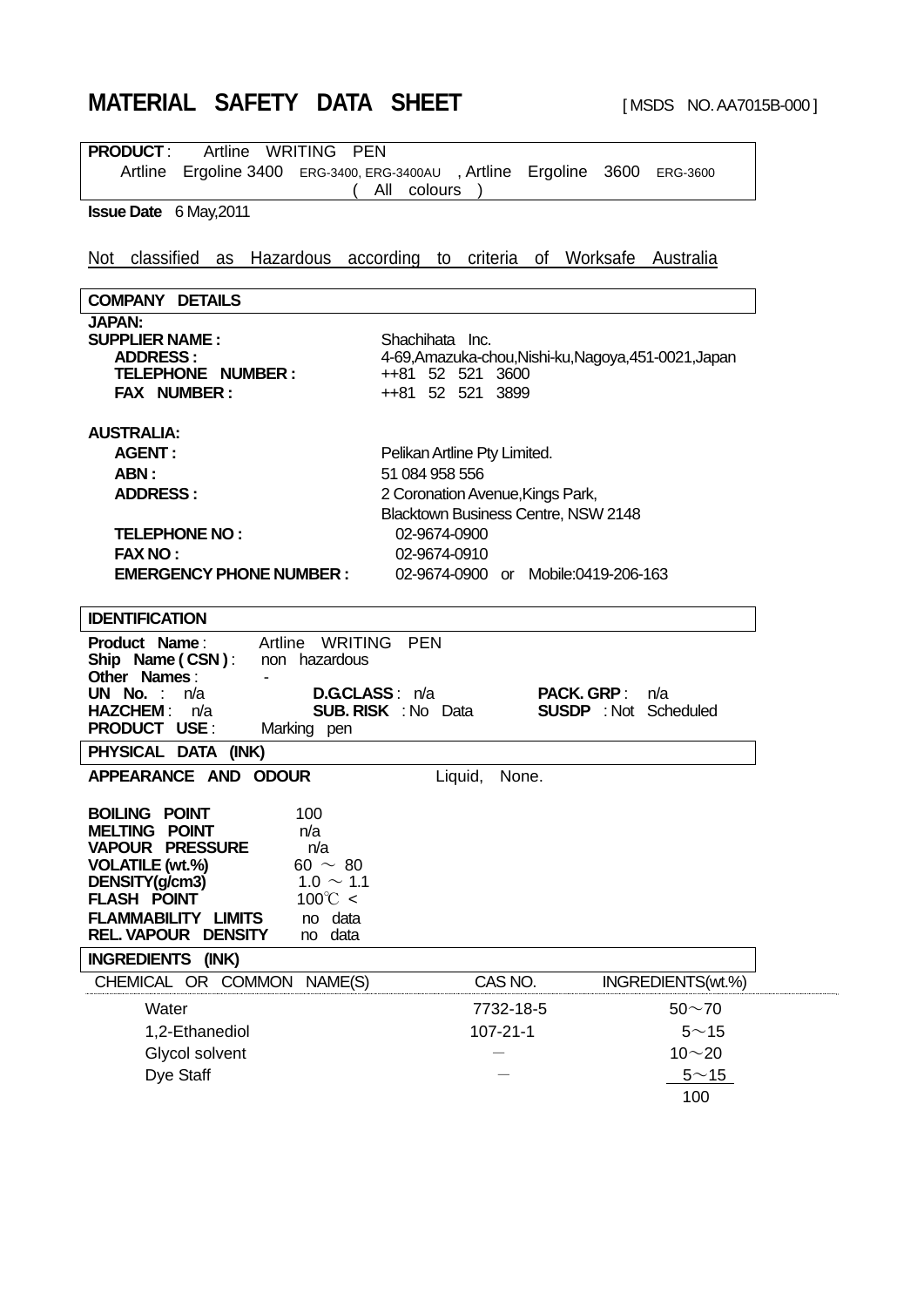**HEALTH HAZARD INFORMATION**

**HEALTH EFFECTS ACUTE EFFECTS** 

## **SWALLOWED** :

 Not applicable **EYE :**  No data available **SKIN :**  Mildly toxic by skin contact . **INHALED :**  Not applicable **CHRONIC EFFECTS :** 

A suspected carcinogen .

## **FIRST AID**

**SWALLOWED :**  Not applicable **EYE CONTACT :**  Immediately flush with plenty of water. Seek medical advice immediately. **SKIN CONTACT :**  Wipe off with dry cloth and wash with mild soap. Seek medical advice immediately. **INHALATION :**  Not applicable **FIRST AID FACILITIES :**  No Data **ADVICE TO DOCTOR**  Treat symptomatically. **ACUTE TOXICITY** (RTECS)**: [** 1,2-Ethanediol **]** Oral LD<sub>50</sub> (rat) 4,700mg/Kg **PRECAUTIONS FOR USE EXPOSURE CONTROL PARAMETERS : [** 1,2-Ethanediol **]** ACGIH TLV (1990-91) TWA C 50ppm( C 127mg/m3 ) ( Vaper and mist ) **ENGINEERING CONTROLS :**  Not required .

Keep tightly capped .